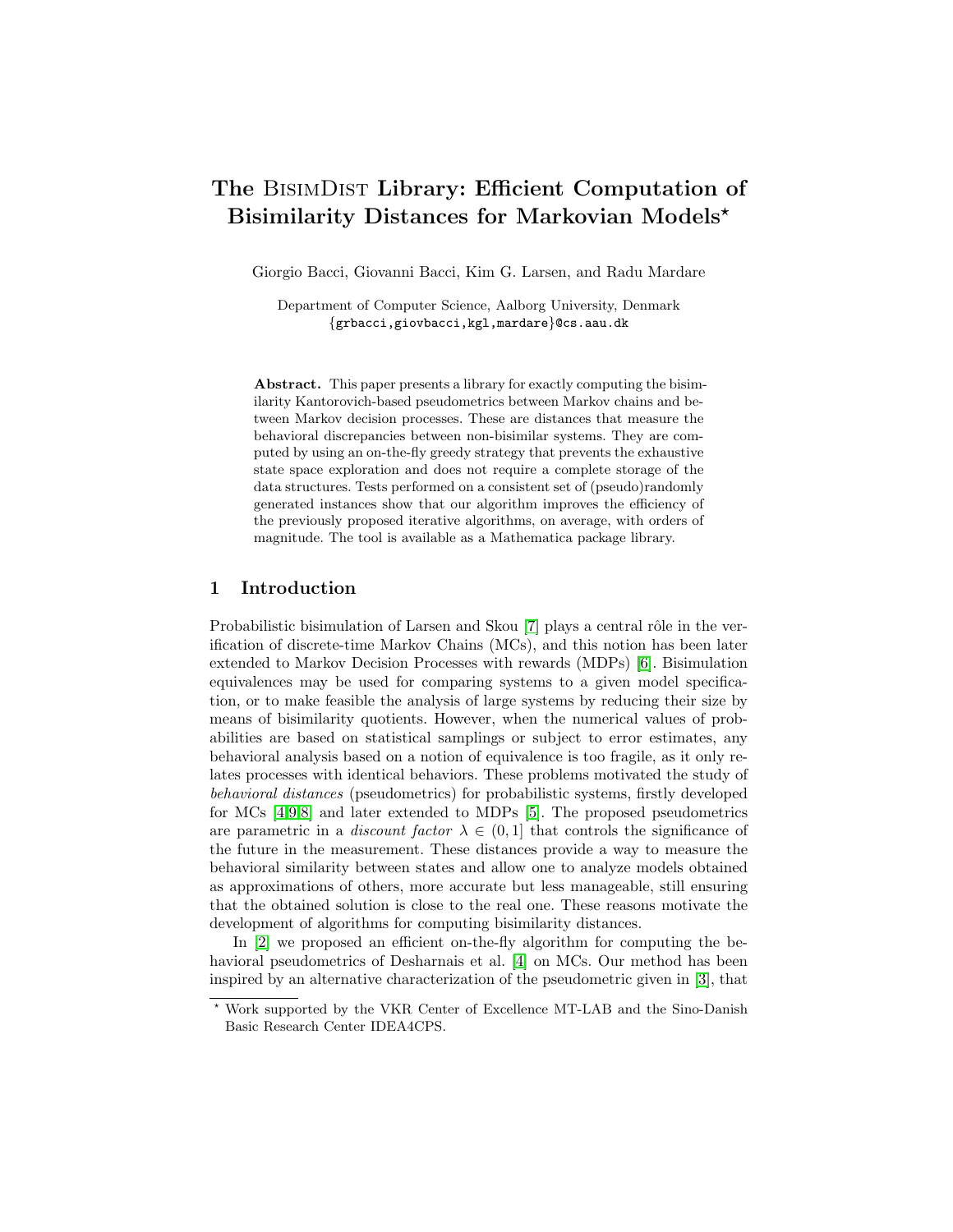2 G. Bacci, G. Bacci, K. Larsen, R. Mardare

$$
\underbrace{1}_{\frac{3}{3}} \underbrace{1}_{\frac{1}{3}} b_{\text{mc}} = \text{MCLm}[\{1,2\} \rightarrow 1, \{2,2\} \rightarrow 1/3, \{2,1\} \rightarrow 2/3\}, 2];
$$

<span id="page-1-0"></span>Fig. 1. Encoding of a Markov Chain as a data term in BisimDist.

relates the pseudometric to the least solutions of a set of equation systems induced by a collection transportation schedules. The pseudometric is computed by successive refinements of over-approximations of the actual distance using a greedy strategy that always chooses a transportation schedule that better improves the current approximation. This strategy avoids the exhaustive exploration of the state space, and has the practical advantage that allows one to focus only on computing the distances between states that are of particular interest. Experimental results have shown that this technique performs, on average, orders of magnitude better then the corresponding iterative algorithms proposed in the literature, e.g., in [\[3\]](#page-3-7). The algorithm in [\[2\]](#page-3-6) has been recently adapted in order to compute the bisimilarity pseudometric introduced by Ferns et al. in [\[5\]](#page-3-5) for MDPs with rewards (see [\[1\]](#page-3-8) for a detailed account on this extension).

In this paper, we present the BISIMDIST library, composed of two Mathematica packages which implement our on-the-fly algorithm for computing the bisimilarity distances for MCs and MDPs, respectively. BISIMDIST is available at <http://people.cs.aau.dk/~giovbacci/tools.html> together with simple tutorials presenting use case examples that show all the features of the library.

### 2 The BISIMDIST Library

The BISIMDIST library consists of two Mathematica packages: MCDIST and MDPDist providing data structures and primitives for creating, manipulating, and computing bisimilarity distances for MCs and MDPs respectively. It also has methods to identify bisimilarity classes and to solve lumpability problems.

**The MCDIST Package:** An MC with n states is represented as a term of the form  $MC[\langle tm\rangle, \langle lbl\rangle],$  where  $\langle tm\rangle$  is an  $n \times n$  probability transition matrix  $(\langle \mathcal{L} \mathbf{m} \rangle \mathbf{r}_i, j]$  denotes the probability of going from the state i to the state j) and  $\langle$ Ubl is a vector of strings of length n  $(\langle$ Ubl  $\rangle$ [i]] is the label associated with the state i). Note that states are implicitly represented as indices  $1 \leq i \leq n$ .

The probability transition matrices can be defined explicitly as a matrix, or implicitly by listing only the transitions which have nonzero probability by means of the function MCtm (see Fig. [1\)](#page-1-0). Given a list trRules of rules of the form  $\{i, j\} \rightarrow p_{i, j}$ , the function MCtm[trRules, n] returns an  $n \times n$  matrix where each pair  $(i, j)$  is associated with the value  $p_{i,j}$ , otherwise 0. An MC mc is displayed by calling PlotMC[mc]. Given a sequence  $mc_1$ , ...,  $mc_k$  of MCs, JoinMC[mc<sub>1</sub>,...,mc<sub>k</sub>] yields an MC representing their disjoint union. The indices representing the set of states are obtained shifting the indices of the states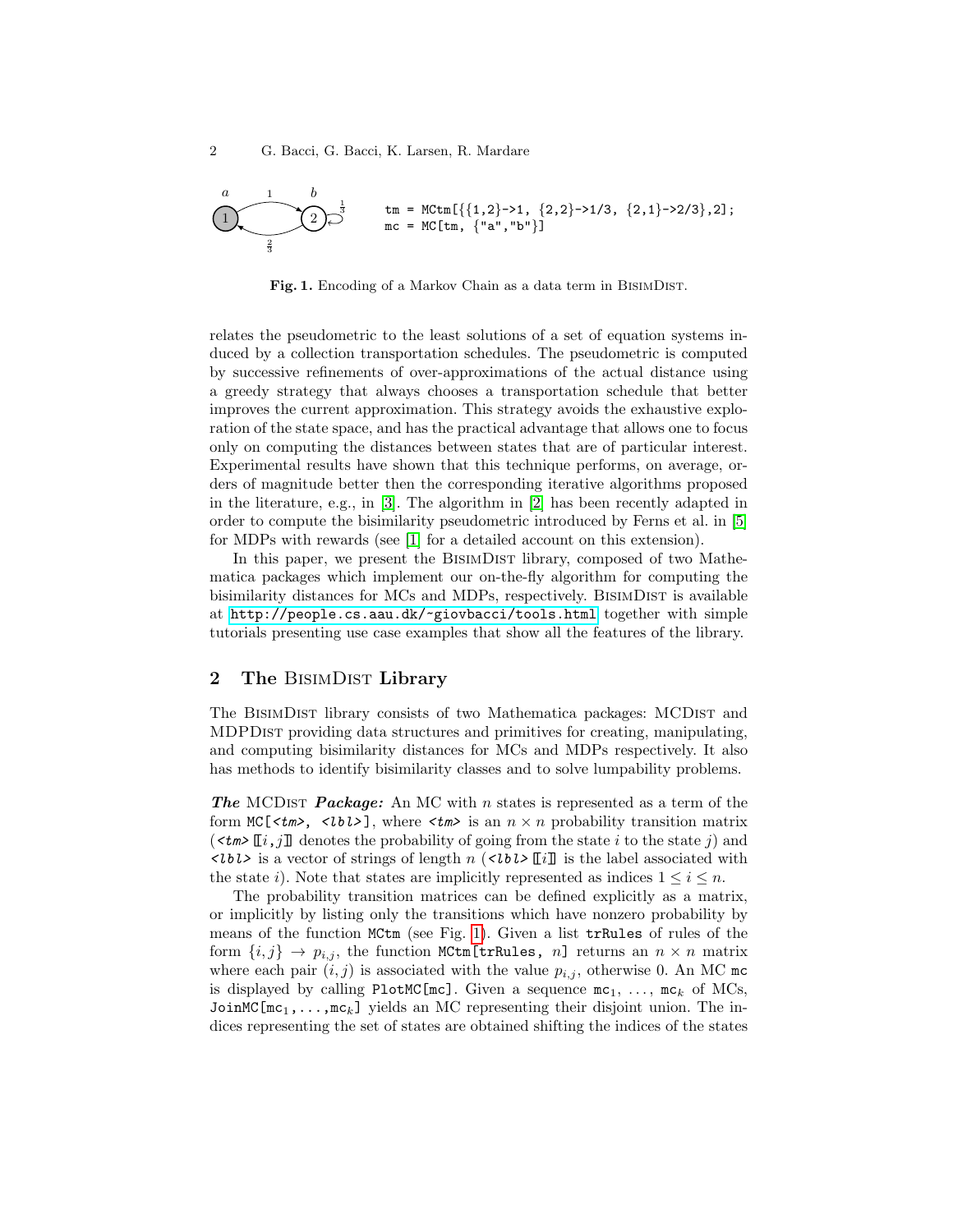of the arguments according to their order in the sequence (e.g. if  $mc_1$  has n states, the index corresponding to the *i*-th state of  $mc_2$  in  $JoinC[mc_1,mc_2]$  is  $n + i$ .

Given an MC mc with *n* states, a list Qpairs of pairs of indices  $1 \leq i, j \leq n$ , and a rational discount factor  $\lambda \in (0,1]$ , BDistMC[mc,  $\lambda$ , Qpairs] returns the list of all λ-discounted bisimilarity distances calculated between the pairs of states in Qpairs as list of rules of the form  $\{i, j\} \rightarrow d_{i,j}$ . The alias All is used for indicating the list of all pairs of states. BDistMC has the following options:

Verbose: (default False) displays all intermediate approximations steps;

ConsistencyCheck: (default True) checks that the term mc is a proper MC;

Estimates: (default None) takes a list of rules of the form  $\{i, j\} \rightarrow d_{i,j}$  and computes the least over-approximation of the bisimilarity distance assuming

 $d_{i,j}$  to be the actual distance between the states i and j.

The package MCDIST provides also the functions BisimClassesMC, which calculates the bisimilarity classes of an MC, and BisimQuotientMC that, for a given an MC, yields its quotient w.r.t. probabilistic bisimilarity.

**The MDPDIST Package:** An MDP with n states and m action labels is represented as a term of the form MPD[ $\langle tm \rangle$ ,  $\langle rw \rangle$ ,  $\langle act \rangle$ ], where  $\langle tm \rangle$  is an  $n \times m \times n$  labelled probability transition matrix  $(\langle t \rangle \mathbb{I}^i, a, j]$  is the probability of going from the state i to the state i, known that the action a as been chosen),  $\langle r w \rangle$  is a  $n \times m$  real-valued matrix representing a reward function, and  $\langle \textit{act} \rangle$  is a string-valued list of length m specifying the names of the action labels. States and action labels are implicitly encoded as indices.

Probability transition matrices of size  $n \times m \times n$  can be defined by giving the nonzero transition probabilities as a list trRules of rules of the form  ${i, a, j} \rightarrow p_{i, a, j}$  and calling MDPtm [trRules, n, m]. Analoguosly,  $n \times m$  reward matrices can be defined by calling  $MDPrm[\langle \text{rwhules} \rangle, n, m]$ , where  $\langle \text{rwhules} \rangle$ is a list of rules of the form  $\{i, a\} \rightarrow r_{i,a}$ .

The MDPDIST package is provided with an interface similar to MCDIST with analogous semantics: PlotMDP, JoinMDP, BDistMDP, BisimClassesMDP, and BisimQuotientMDP.

#### 3 Results and Conclusions

BisimDist is a research tool still undergoing development. While not yet mature enough to handle industrial case studies, the on-the-fly algorithm for computing the bisimilarity distance performs, on average, better than the iterative method proposed in [\[3\]](#page-3-7). Table [1](#page-3-9) reports the average execution times of the on-the-fly algorithm run with discount factor  $\lambda = 1/2$  on a collection of randomly generated MCs. We executed the iterative method on the same input instances, interrupting it as soon as it exceeded the running time of our method. The on-the-fly approach leads to a significant improvement in the performances: it yields the exact solution before the iterative method can under-approximate it with an error of  $\approx 0.1$ , which is a non-negligible error for a value in the interval [0, 1]. A more detailed analysis of the performances and scalability can be found in [\[2\]](#page-3-6).